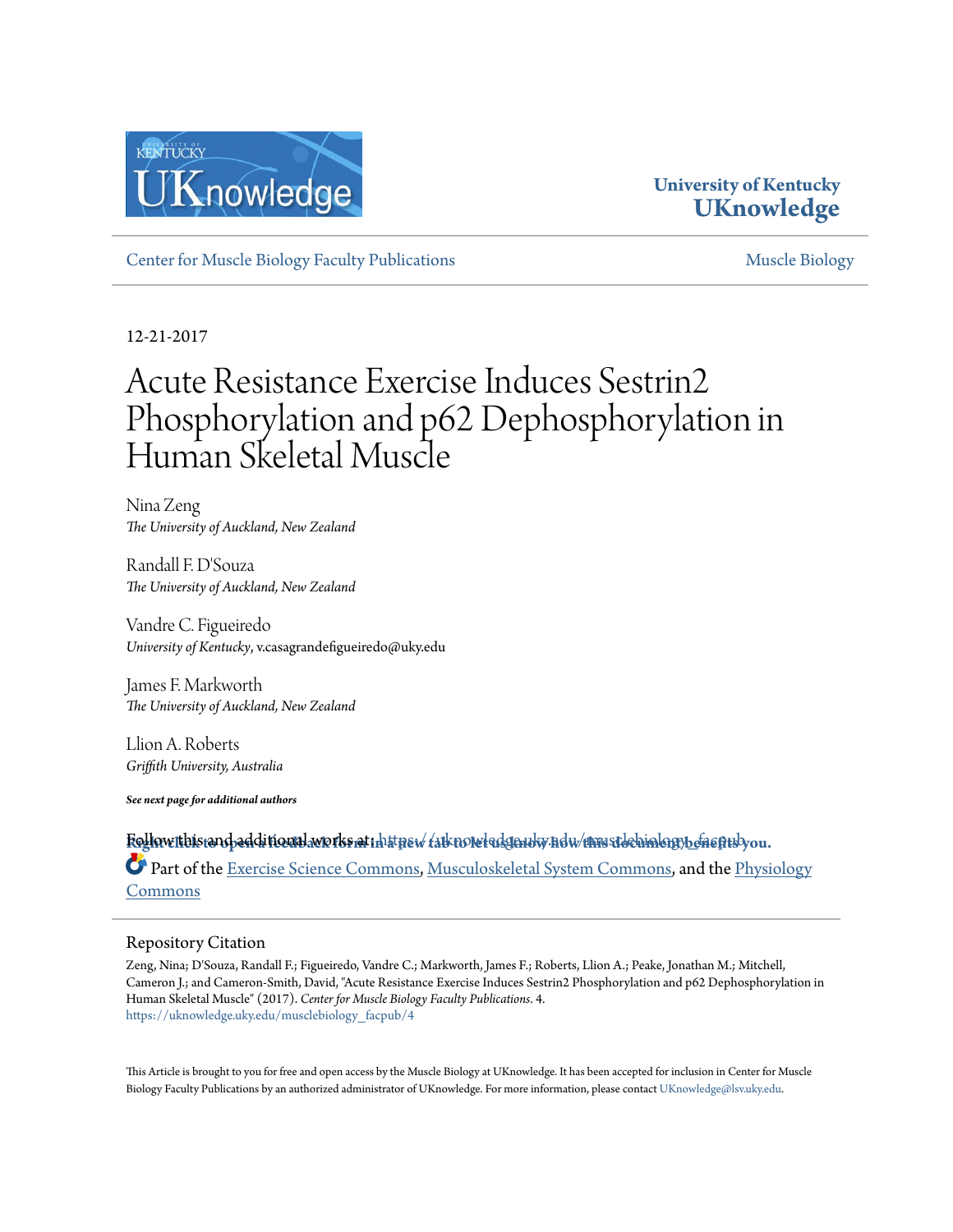#### **Authors**

Nina Zeng, Randall F. D'Souza, Vandre C. Figueiredo, James F. Markworth, Llion A. Roberts, Jonathan M. Peake, Cameron J. Mitchell, and David Cameron-Smith

#### **Acute Resistance Exercise Induces Sestrin2 Phosphorylation and p62 Dephosphorylation in Human Skeletal Muscle**

#### **Notes/Citation Information**

Published in *Physiological Reports*, v. 5, issue 24, e13526, p. 1-9.

© 2017 The Authors. *Physiological Reports* published by Wiley Periodicals, Inc. on behalf of The Physiological Society and the American Physiological Society

This is an open access article under the terms of the [Creative Commons Attribution](https://creativecommons.org/licenses/by/4.0/) License, which permits use, distribution and reproduction in any medium, provided the original work is properly cited.

#### **Digital Object Identifier (DOI)**

https://doi.org/10.14814/phy2.13526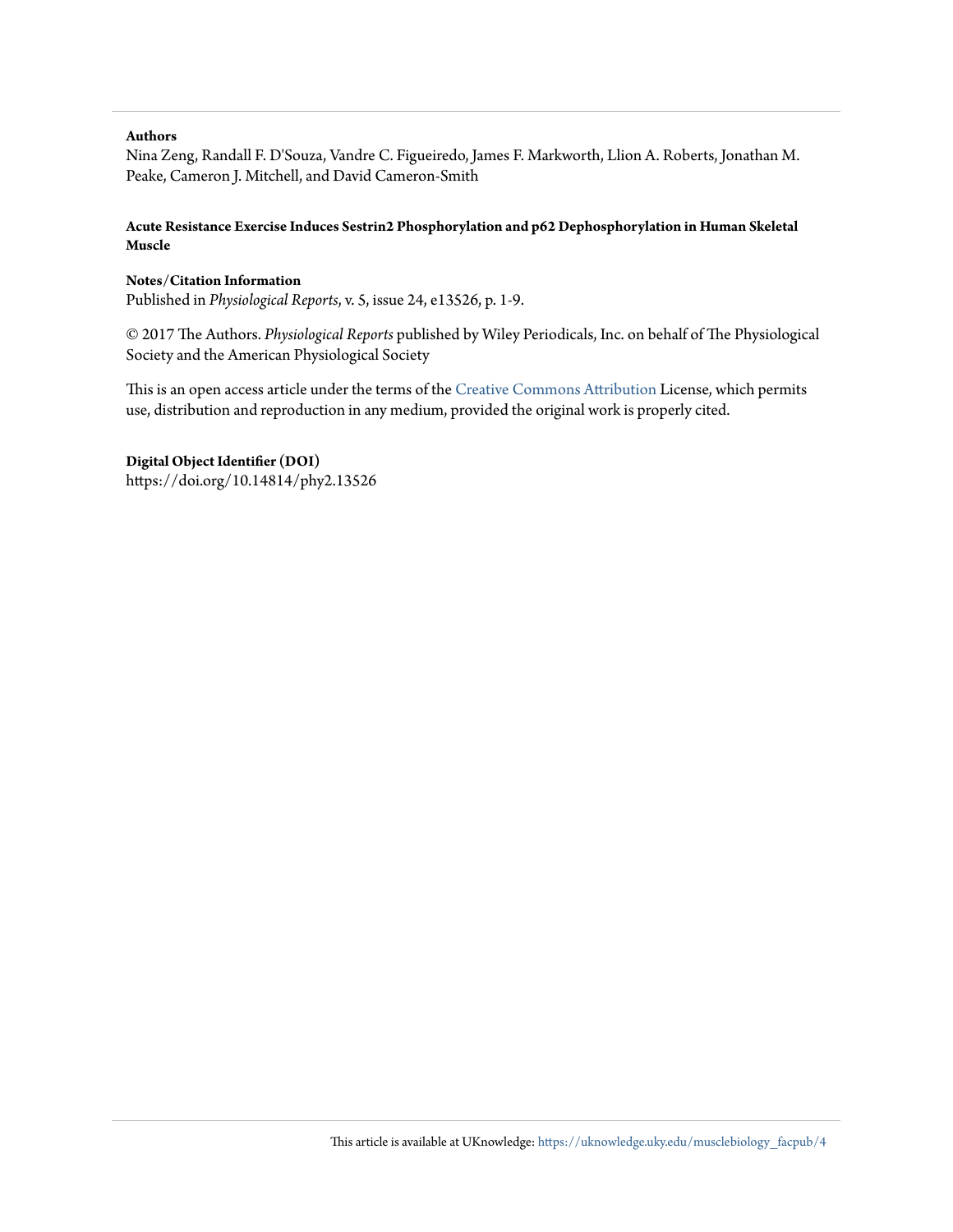# **Physiological Reports**

#### ORIGINAL RESEARCH

## Acute resistance exercise induces Sestrin2 phosphorylation and p62 dephosphorylation in human skeletal muscle

Nina Zeng<sup>1</sup> **D**, Randall F. D'Souza<sup>1</sup> D, Vandre C. Figueiredo<sup>1,2</sup> D, James F. Markworth<sup>1,[3](https://orcid.org/0000-0002-5348-1464)</sup> D, Llion A. Roberts<sup>[4,5](https://orcid.org/0000-0001-5240-8321)</sup> **D**, Jonathan M. Peake<sup>[5,](https://orcid.org/0000-0002-4467-1709)[6](https://orcid.org/0000-0002-8218-0038)</sup> **D**, Cameron J. Mitchell<sup>[1](https://orcid.org/0000-0002-5348-1464)</sup> **D** & David Cameron-Smith<sup>1,7,8</sup> D

1 Liggins Institute, The University of Auckland, Auckland, New Zealand

2 Centre for Muscle Biology, College of Health Sciences, University of Kentucky, Lexington, Kentucky

3 Department of Orthopedic Surgery, University of Michigan, Ann Arbor, Michigan

4 School of Allied Health Sciences & Menzies Health Institute Queensland, Griffith University, Gold Coast, Australia

5 Sport Performance Innovation and Knowledge Excellence, Queensland Academy of Sport, Brisbane, Australia

6 School of Biomedical Sciences and Institute of Health and Biomedical Innovation, Queensland University of Technology, Brisbane, Australia

7 Food & Bio-based Products Group, AgResearch, Palmerston North, New Zealand

8 Riddet Institute, Palmerston North, New Zealand

#### Keywords

Exercise training, p62<sup>Ser403</sup>, resistance exercise, sequestosome1, Sestrin, skeletal muscle.

#### Correspondence

David Cameron-Smith, Liggins Institute, The University of Auckland, Private Bag 92019, Victoria Street West, Auckland 1142, New Zealand. Tel: +64 9 923 1336; Fax: +64 9 373 7039; E-mail: d.cameron-smith@auckland.ac.nz

#### Funding Information

These studies were funded by research grants from the American College of Sports Medicine (ACSM) Research Foundation, Exercise and Sport Science Australia (ESSA) and AgResearch Limited (Nutritional strategies for an aging population).

Received: 5 October 2017; Revised: 2 November 2017; Accepted: 3 November 2017

doi: 10.14814/phy2.13526

Physiol Rep, 5 (24), 2017, e13526, <https://doi.org/10.14814/phy2.13526>

#### Abstract

Sestrins (1, 2, 3) are a family of stress-inducible proteins capable of attenuating oxidative stress, regulating metabolism, and stimulating autophagy. Sequestosome1 (p62) is also a stress-inducible multifunctional protein acting as a signaling hub for oxidative stress and selective autophagy. It is unclear whether Sestrin and  $p62^{Ser403}$  are regulated acutely or chronically by resistance exercise (RE) or training (RT) in human skeletal muscle. Therefore, the acute and chronic effects of RE on Sestrin and p62 in human skeletal muscle were examined through two studies. In Study 1, nine active men  $(22.1 \pm 2.2 \text{ years})$ performed a bout of single-leg strength exercises and muscle biopsies were collected before, 2, 24, and 48 h after exercise. In Study 2, 10 active men  $(21.3 \pm 1.9 \text{ years})$  strength trained for 12 weeks (2 days per week) and biopsies were collected pre- and post-training. Acutely, 2 h postexercise, phosphorylation of  $p62^{Ser403}$  was downregulated, while there was a mobility shift of Sestrin2, indicative of increased phosphorylation. Forty-eight hours postexercise, the protein expression of both Sestrin1 and total p62 increased. Chronic exercise had no impact on the gene or protein expression of Sestrin2/3 or p62, but Sestrin1 protein was upregulated. These findings demonstrated an inverse relationship between Sestrin2 and p62 phosphorylation after a single bout of RE, indicating they are transiently regulated. Contrarily, 12 weeks of RT increased protein expression of Sestrin1, suggesting that despite the strong sequence homology of the Sestrin family, they are differentially regulated in response to acute RE and chronic RT.

#### Introduction

Physical activity, particularly resistance exercise (RE), is an intense muscle stressor that stimulates adaptive regulation of numerous nutrient and antioxidant-sensitive pathways (Egan and Zierath 2013). Although mechanisms regulating muscle protein synthesis have been well studied (Dreyer et al. 2006), the complex signaling pathways

This is an open access article under the terms of the [Creative Commons Attribution](http://creativecommons.org/licenses/by/4.0/) License,

which permits use, distribution and reproduction in any medium, provided the original work is properly cited.

<sup>ª</sup> 2017 The Authors. Physiological Reports published by Wiley Periodicals, Inc. on behalf of

The Physiological Society and the American Physiological Society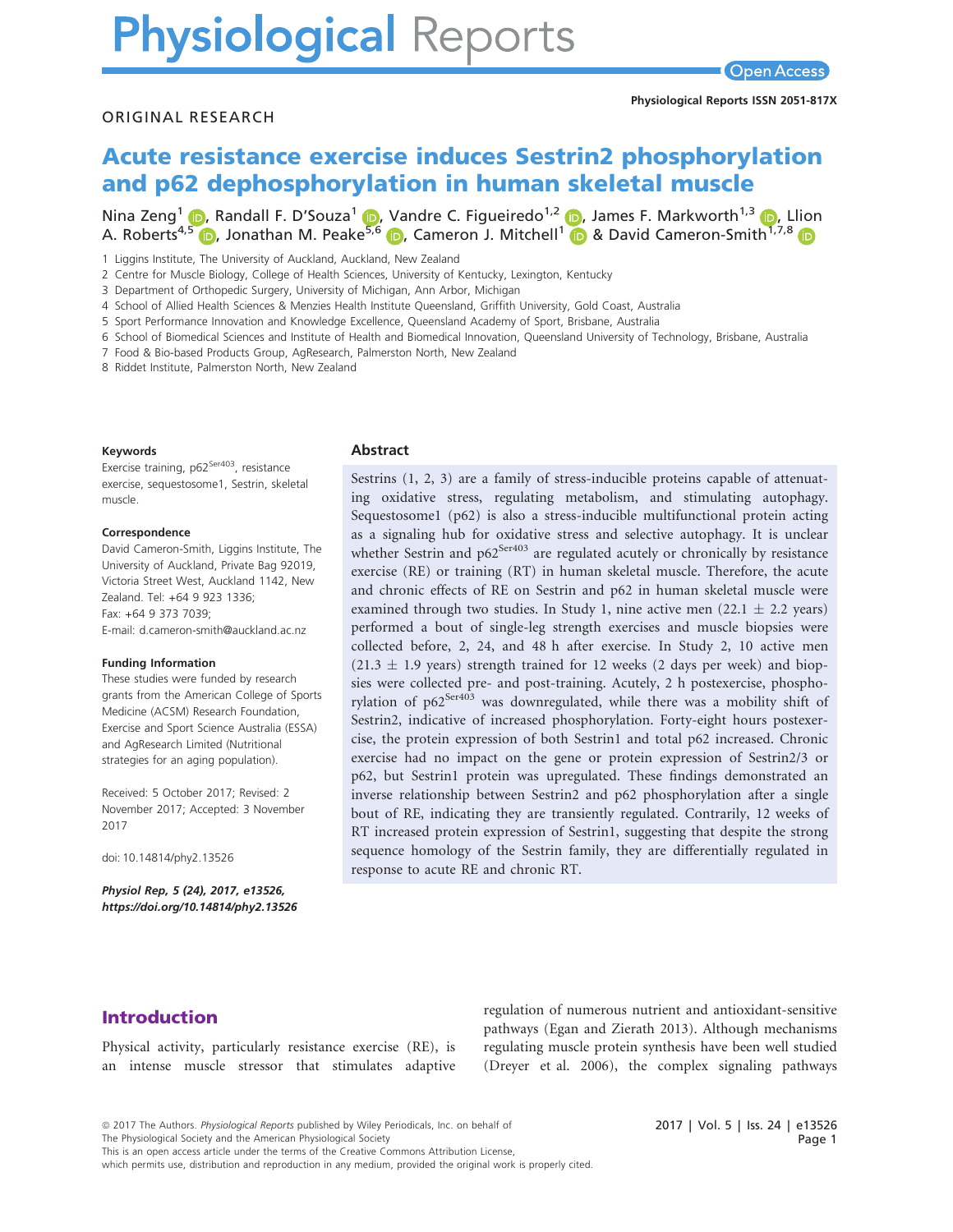regulating autophagy in response to RE (Fry et al. 2012) and RE-induced oxidative stress (Cakır-Atabek et al. 2015) remain elusive.

Sestrins are a family of stress-inducible proteins that have multifunctional roles including attenuating oxidative stress, regulating mammalian target of rapamycin complex 1 (mTORC1), and stimulating autophagy (Lee et al. 2013). Mammals have three Sestrin genes (SESN1/2/3) that are regulated differently. Although Sestrin1 and 2 are regulated by p53, Sestrin3 is regulated by forkhead box O (FOXO) (Parmigiani and Budanov 2016). Sestrin2 shows intrinsic oxidoreductase activity (Budanov et al. 2004); however, it was later shown that this is not required for its antioxidant functioning (Woo et al. 2009). In circumstances of increased oxidative stress, Sestrin1 and 2 prevent reactive oxygen species (ROS) accumulation by inducing selective autophagic degradation of Kelch-like ECH-associated protein (Keap1), an inhibitor of the nuclear factor (erythroid-derived 2)-like 2 (Nrf2), thereby upregulating Nrf2-dependent antioxidant gene transcription (Bae et al. 2013). Sestrin2 has also been proposed as a leucine sensor (Parmigiani et al. 2014; Wolfson et al. 2016) and in vitro analysis has identified it as a phosphoprotein, which in response to leucine deprivation, is phosphorylated and interacts with GTPase-activating protein activity toward Rags 2 (GATOR2) to inhibit mTORC1 activity (Kim et al. 2015; Kimball et al. 2016). Sestrin3, however, is upregulated in the skeletal muscle of type 2 diabetic patients (Nascimento et al. 2013) and maintains insulin sensitivity in overfed mice via protein kinase B (Tao et al. 2015).

p62 is a stress-inducible protein involved in oxidative stress and autophagic clearance of polyubiquitinated proteins (Katsuragi et al. 2015). Autophagy is an evolutionarily conserved process that recycles protein aggregates and malfunctioning organelles. Macroautophagy, microautophagy, and chaperone-mediated autophagy are the three main forms of autophagy (Tanida 2011). p62 plays an important role in selective macroautophagic protein degradation. It binds to ubiquitinated proteins and microtubule-associated protein 1 light chain 3 (LC3), allowing it to recruit these proteins to autophagosomes, which fuse with lysosomes for protein degradation (Lamark et al. 2009). It has been shown that phosphorylation of p62 at Serine 403 (Ser403) plays a critical role in selective macroautophagy, because phosphorylating  $p62^{Ser403}$  stabilizes the association between p62 and ubiquitinated protein, which enables efficient autophagosome formation (Matsumoto et al. 2011).

Included in the complex functionality of Sestrin2 is its interaction with p62 (Ro et al. 2014). In vitro, Sestrin2 associates with p62 and Unc-51-like protein kinase 1 (ULK1), forming a complex that induces ULK1 to phosphorylate  $p62^{Ser403}$  (Ro et al. 2014). Phosphorylated p62Ser403 enhances its binding affinity to Keap1 (Matsumoto et al. 2011), thereby initiating autophagosome formation around the cargos, which ultimately leads to selective autophagic degradation of Keap1, hence freeing Nrf2 and enabling its translocation to the nucleus to upregulate antioxidant gene expression (Ichimura et al. 2013).

Sestrins are also critical regulators of muscle aging (Budanov et al. 2010). Genetic ablation of Drosophila Sestrin (dSesn) induces the early onset of skeletal muscle degeneration and accumulated defective mitochondria (Lee et al. 2010). Resistance training (RT) is one of the most important strategies to prevent muscle wastage (Sanchis-Gomar et al. 2011); however, no studies have assessed the effects of RT on Sestrin in human. To date, there is only evidence of endurance exercise increasing the protein expressions of Sestrin2 and 3 in mouse skeletal muscle which occurs in conjunction with an increase in autophagy (Liu et al. 2015; Lenhare et al. 2017). Whether the three mammalian Sestrin proteins differentially control skeletal muscle function and which plays a more important role on human muscle health is unclear. Similarly, it remains unknown whether Sestrin and p62<sup>Ser403</sup> are regulated acutely or chronically by RE and RT, respectively, in human skeletal muscle. Therefore, this study aimed to measure how acute RE affects Sestrin2 and p62<sup>Ser403</sup> phosphorylation and examined the effects of RE on the protein and mRNA expression of Sestrin paralogs. Separately, the chronic effects of 12 weeks of RT on Sestrin protein and mRNA expression were also investigated.

#### Materials and Method

#### Ethics approval

All participants were informed of the requirements and potential risks of the studies prior to providing their written informed consent. The experimental procedures adhered to the standards set by the latest version of the Declaration of Helsinki and were approved by the Human Research Ethics Committee of The University of Queensland.

#### Study design

Subjects in this study were a subset of a larger trial (Roberts et al. 2015). In both studies, all participants had at least 12 months of experience in strength training and were familiar with all exercises used in the studies. In the acute study, nine physically active trained men  $(22.1 \pm 2.2 \text{ years}$  old) completed a bout of single-leg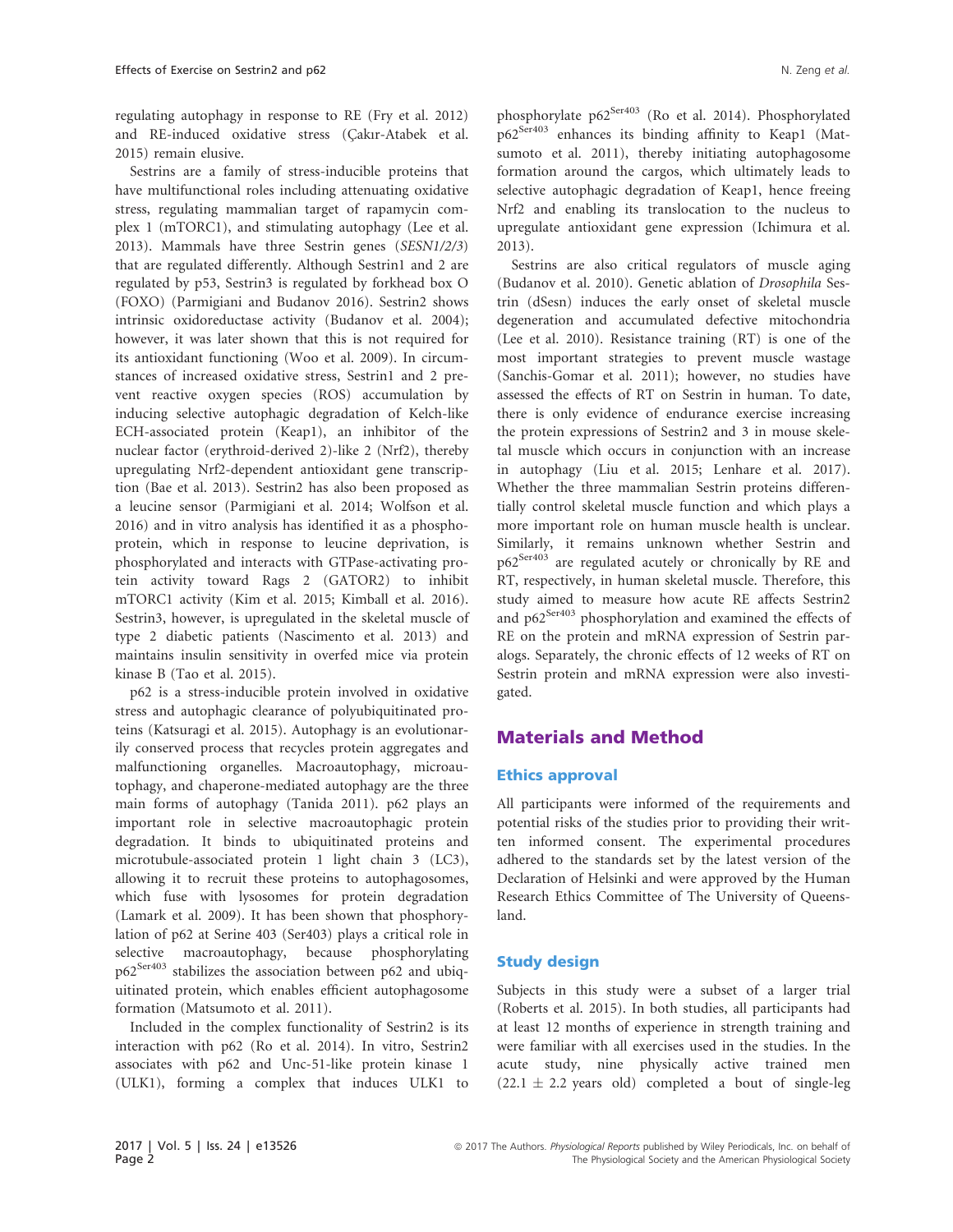strength exercise. Eight repetitions maximum (RM) strength of unilateral knee extension (71  $\pm$  12.0 kg) and unilateral 45° leg press (299  $\pm$  44.8 kg) for both legs were assessed 4–5 days prior to experimental exercise bout. At the same time, familiarization for the single-leg squats and walking lunge exercise were performed. On the day of the trial, the RE bout included six sets of 45° leg press and knee extensions at 8, 8, 10, 12, 10, and 10 RM, and three sets of single-leg squats and walking lunges at 12 RM.

In the chronic study, 10 trained men  $(21.3 \pm 1.9 \text{ years})$ old) participated in a 12-week lower body RT program with training twice a week, separated by 72 h. Muscle strength for training load prescription was assessed 10–14 days before the first training session. Bilateral 45° leg press (348  $\pm$  80 kg), knee extension (88  $\pm$  9 kg), and knee flexion (75  $\pm$  11 kg) 1 RMs were determined. For the training session, the loads were set to include fatigue at 8, 10, and 12 RM and weights for walking lunges corresponded to a proportion of each participant's pretraining body mass (PTBM) (79.2  $\pm$  4.4 kg). Each training session was approximately 45 min and included six sets of 45° leg press at 8, 8, 10, 12, 10, and 10 RM, and three sets of knee extension and flexion at 12 RM. Three sets of walking lunges were also performed with week 1–3 having 20% of PTBM, and an additional 5 kg added progressively every 3 weeks. Additionally, three sets of plyometrics exercises comprising countermovement drop jumps, slow eccentric squat jumps, split lunge jumps, and countermovement box jumps were performed at 50% of lunge load. In both studies, after each exercise session, participants completed active recovery by cycling on a stationary bicycle at a low, self-selected intensity for 10 min.

To control for postexercise diet, in the acute study, participants consumed a standardized meal 2 h before the pre-exercise biopsy and consumed 30 g of whey protein before the recovery period. The participants then fasted until the 2 h biopsy, after which they consumed another 30 g of whey protein. Muscle biopsies from the vastus lateralis were collected before, 2, 24, and 48 h postexercise. In the chronic study, biopsies were collected 4–5 days before the first training session and post-training biopsies were collected 6–7 days after the last training session in a fasted state. All muscle samples were snap frozen in liquid nitrogen and stored at 80°C until further analysis.

#### Western blotting

Twenty-five milligrams of muscle biopsies were homogenized with RIPA lysis buffer (Millipore, Temecula, CA) with added Halt<sup>™</sup> protease and phosphatase inhibitor cocktail (Thermo Fisher Scientific, MA). After centrifugation, supernatants were collected and total protein concentration was determined using the Pierce<sup>TM</sup> BCA Protein Assay Kit (Thermo Fisher Scientific). Equal amounts of protein were boiled in Laemmli buffer at 95 $\degree$ C for 5 min. 20  $\mu$ g of protein was separated by SDS-PAGE and transferred to PVDF membranes (Bio-Rad Laboratories, Inc., CA) using the semidry Trans-Blot Turbo<sup>TM</sup> device (Bio-Rad). Membranes were incubated with the following primary antibodies, total p62, Sestrin1 and 3 (Abcam, ab56416, ab103121, and ab97792, respectively), Sestrin2 (ProteinTech, 10795-1-AP), and p62<sup>Ser403</sup> (Gene-Tex, GTX128171) (all at 1:1000 dilution, except Sestrin1 which is at 1:100) overnight, and the appropriate antirabbit or anti-mouse secondary antibodies (Jackson ImmunoResearch Laboratories, PA) linked to horseradish peroxidase (1:10,000) for 1 h at room temperature. The membranes were exposed on a ChemiDoc image device (Bio-Rad) using enhanced chemiluminescence reagent (ECL Select kit; GE Healthcare Ltd., Little Chalfont, UK). Bands were quantified using ImageJ software (NIH, Bethesda, MD). Western blot data were normalized to the housekeeping protein GAPDH (Abcam, ab36840) (1: 10,000).

#### Sestrin2 electrophoretic mobility

To allow for resolution of Sestrin2 into multiple electrophoretic forms as previously demonstrated in Kimball et al. (2016), samples were electrophoresed through 8% polyacrylamide gels (acrylamide-bis-acrylamide, 19:1). When human embryonic kidney cells (HEK293) were incubated in complete medium, Sestrin2 separated into three bands:  $\alpha$ ,  $\beta$ , and  $\gamma$ . However, when incubated in leucine-deficient medium, there was a mobility shift of the protein, resulting in the appearance of a slower migrating  $\delta$  band (Kimball et al. 2016). To provide evidence that the multiple electrophoretic bands represented different phosphorylated forms of Sestrin2, Kimball et al. treated samples with lambda protein phosphatase, which led to a shift in the migration of Sestrin2 into a single band, suggesting additional bands represented multiple phosphorylated forms of the protein. Mass spectrometry analysis of immunoprecipitates of endogenous Sestrin2 further confirmed it as a phosphoprotein as three phosphorylation sites, Thr232, Ser249, and Ser279, were identified (Kimball et al. 2016). In the present study, to measure the intensity of Sestrin2 phosphorylation, the abundance of the slowest migrating  $\delta$  form of Sestrin2 was taken as phosphorylation. It is known that phosphorylation results in the protein migrating at a higher, apparent molecular mass (Wegener and Jones 1984; Peck 2006). Total Sestrin2 protein was recorded as the expression of all forms of Sestrin2 ( $\delta$ ,  $\gamma$ ,  $\beta$ , and  $\alpha$  form).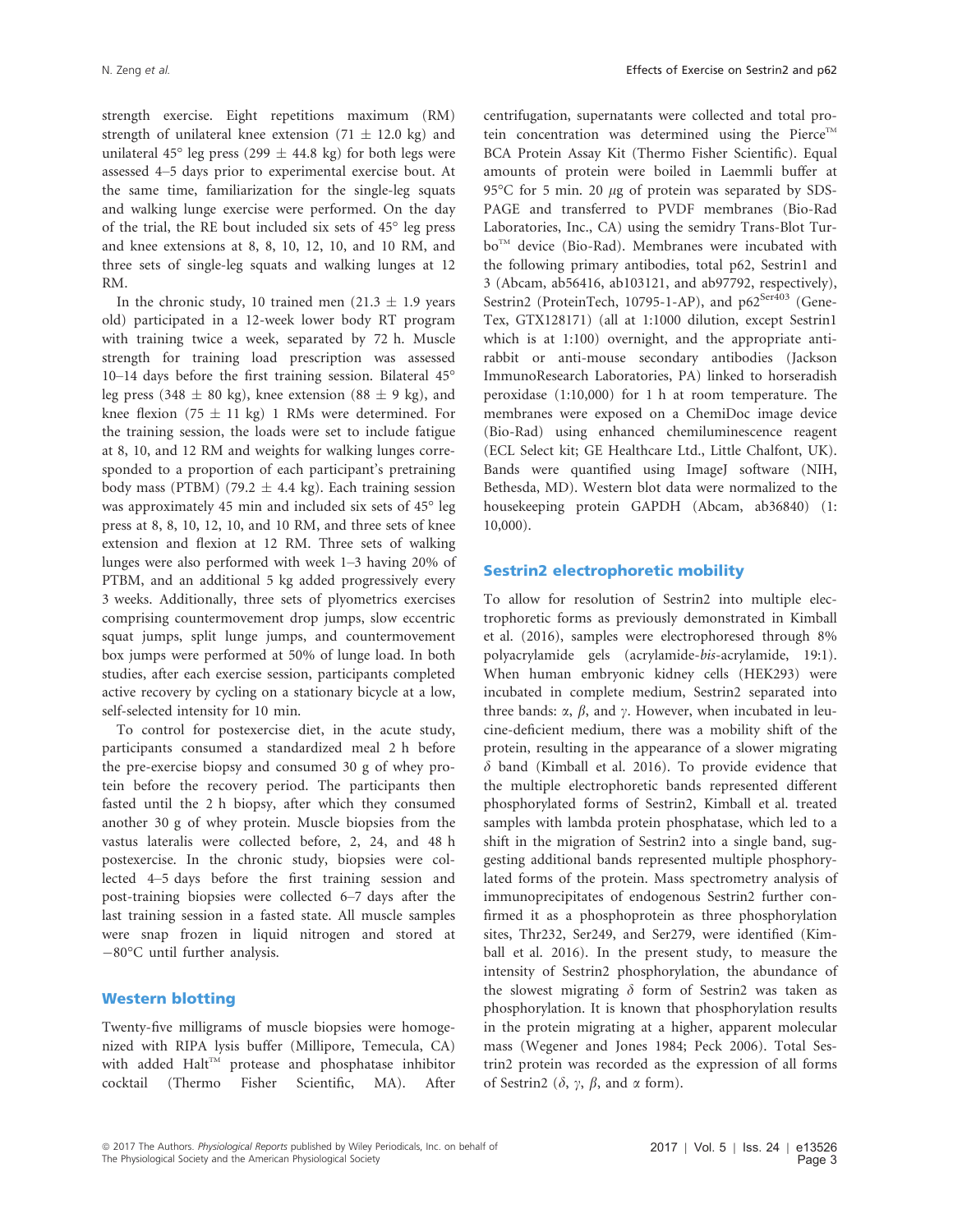#### RNA extraction and quantitative real-time **PCR**

Following the manufacturer's instructions from the AllPrep® DNA/RNA/miRNA Universal Kit (Qiagen GmbH, Hilden, Germany), total RNA was extracted from 20 mg of muscle biopsies. 1500 ng of input RNA was then used for cDNA synthesis using High-Capacity RNA-to-cDNATM kit (Life Technologies, Carlsbad, CA). Messenger RNA (mRNA) was measured by RT-PCR on a LightCycler 480 II (Roche Applied Science, Penzberg, Germany) using SYBR Green I Master Mix (Roche Applied Science). Target mRNAs were SESN1, SESN2, SESN3, and p62. Primers were designed using BLAST software (Ye et al. 2012) with sequences in Table 1. Relative fold changes were determined using the  $2^{-\Delta\Delta CT}$ method (Schmittgen and Livak 2008). To compare the basal expression levels of the different Sestrin paralogs,  $2^{-\Delta CT}$  was used. The geometric mean of three reference genes was used for normalization (Vandesompele et al. 2002). The recently proposed human reference genes (Eisenberg and Levanon 2013), chromosome 1 open reading frame 43 (C1orf43), charged multivesicular body protein 2A (CHMP2A), and ER membrane protein complex subunit 7 (EMC7) were identified as the least variable and used as reference genes (Table 1).

#### Statistical analysis

To measure differences across time in the acute study, one-way repeated measures analysis of variance (ANOVA) was performed using SigmaPlot (Systat 218 Software Inc., San Jose). Holm–Sidak post hoc tests were used where

| <b>Table 1.</b> mRNA sequences.                                                                                                                                                                                                          |                                                                                                                                                                                                                                                                                                                                                            |
|------------------------------------------------------------------------------------------------------------------------------------------------------------------------------------------------------------------------------------------|------------------------------------------------------------------------------------------------------------------------------------------------------------------------------------------------------------------------------------------------------------------------------------------------------------------------------------------------------------|
| Gene                                                                                                                                                                                                                                     | Sequence                                                                                                                                                                                                                                                                                                                                                   |
| CHMP2A (forward)<br>CHMP2A (reverse)<br>C1 or f43 (forward)<br>C1 or f43 (reverse)<br>EMC7 (forward)<br>EMC7 (reverse)<br>SESN1 (forward)<br>SESN1 (reverse)<br>SESN2 (forward)<br>SESN2 (reverse)<br>SESN3 (forward)<br>SESN3 (reverse) | CGCTATGTGCGCAAGTTTGT<br>GGGGCAACTTCAGCTGTCTG<br>CTATGGGACAGGGGTCTTTGG<br><b>TTTGGCTGCTGACTGGTGAT</b><br>GGGCTGGACAGACTTTCTAATG<br><b>CTCCATTTCCCGTCTCATGTCAG</b><br><b>TTTCGTGTCCAGGACTATTGC</b><br>ACTGTCCCACATCTGGATAAAGG<br>CAACCTCTTCTGGAGGCACTT<br>CCTGCTCAGGAGTCAGGTCA<br>CAGGCAGCAACTTTGGGATTGT<br>AGACGCCTCTTCATCTTCCCTT<br>GAATCAGCTTCTGGTCCATCGG |
| p62 (forward)<br>p62 (reverse)                                                                                                                                                                                                           | GCTTCTTTTCCCTCCGTGCT                                                                                                                                                                                                                                                                                                                                       |

Forward and reverse sequences of analyzed genes.

appropriate to compare postexercise values to baseline with significance set at  $P < 0.05$ . For the chronic study, time differences were conducted using a paired Student's t test. To compare the basal differences of all three Sestrins, one-way ANOVA was used. All values are presented as means  $\pm$  SEM.

#### **Results**

#### Acute exercise

Sestrin2 phosphorylation (assessed by the mobility shift of the  $\delta$  band) was higher 2 h after exercise ( $P < 0.001$ ) (Fig. 1A), whereas the phosphorylation of  $p62^{Ser403}$  was reduced 2 h after exercise ( $P < 0.001$ ) (Fig. 1E). No difference was observed in the total protein expression of Sestrin2 (Fig. 1B), but its mRNA expression (SESN2) increased 2 h postexercise  $(P = 0.015)$  (Fig. 2A). There were no changes in the mRNA expressions of SESN1, SESN3, and p62 (Fig. 2B–D), and protein expression of Sestrin3 (Fig. 1D). However, the protein expression of Sestrin1 and total p62 increased 48 h postexercise ( $P = 0.025$ ) and  $P = 0.031$ , respectively) (Fig. 1C and F). Basal mRNA expression of SESN1 was significantly more abundant than SESN2 ( $P < 0.001$ ) or SESN3 ( $P = 0.043$ ). SESN3 was also more abundant than SESN2 ( $P = 0.043$ ) (Fig. 3A).

#### Chronic exercise

The phosphorylation states of Sestrin2 and p62 were unchanged following RT (Fig. 4A and E). Also, no changes in protein and mRNA expressions of Sestrin2, Sestrin3, and total p62 were observed (Fig. 4B, D, and F). However, Sestrin1 protein was increased with RT  $(P = 0.026)$  (Fig. 4C). Similar to the acute study, prior to training, the mRNA expression of SESN1 was significantly more abundant than SESN2 ( $P < 0.001$ ). SESN3 was also more abundant than SESN2 ( $P = 0.05$ ) (Fig. 3B).

#### **Discussion**

The present study confirmed the role of Sestrin2 as a phosphoprotein (Ro et al. 2014; Kimball et al. 2016; Nikonorova et al. 2017) and extended previous findings to show it is responsive to acute RE in human skeletal muscle. There was an electrophoretic mobility shift resulting in increased abundance of a slower migrating  $\delta$  band of Sestrin2, indicative of increased phosphorylation acutely following RE. Mirroring the time course of increased Sestrin2 phosphorylation, p62<sup>Ser403</sup> phosphorylation was transiently downregulated following RE. After 12 weeks of RT, resting total protein abundance and basal phosphorylation of Sestrin2 and p62 were unaltered.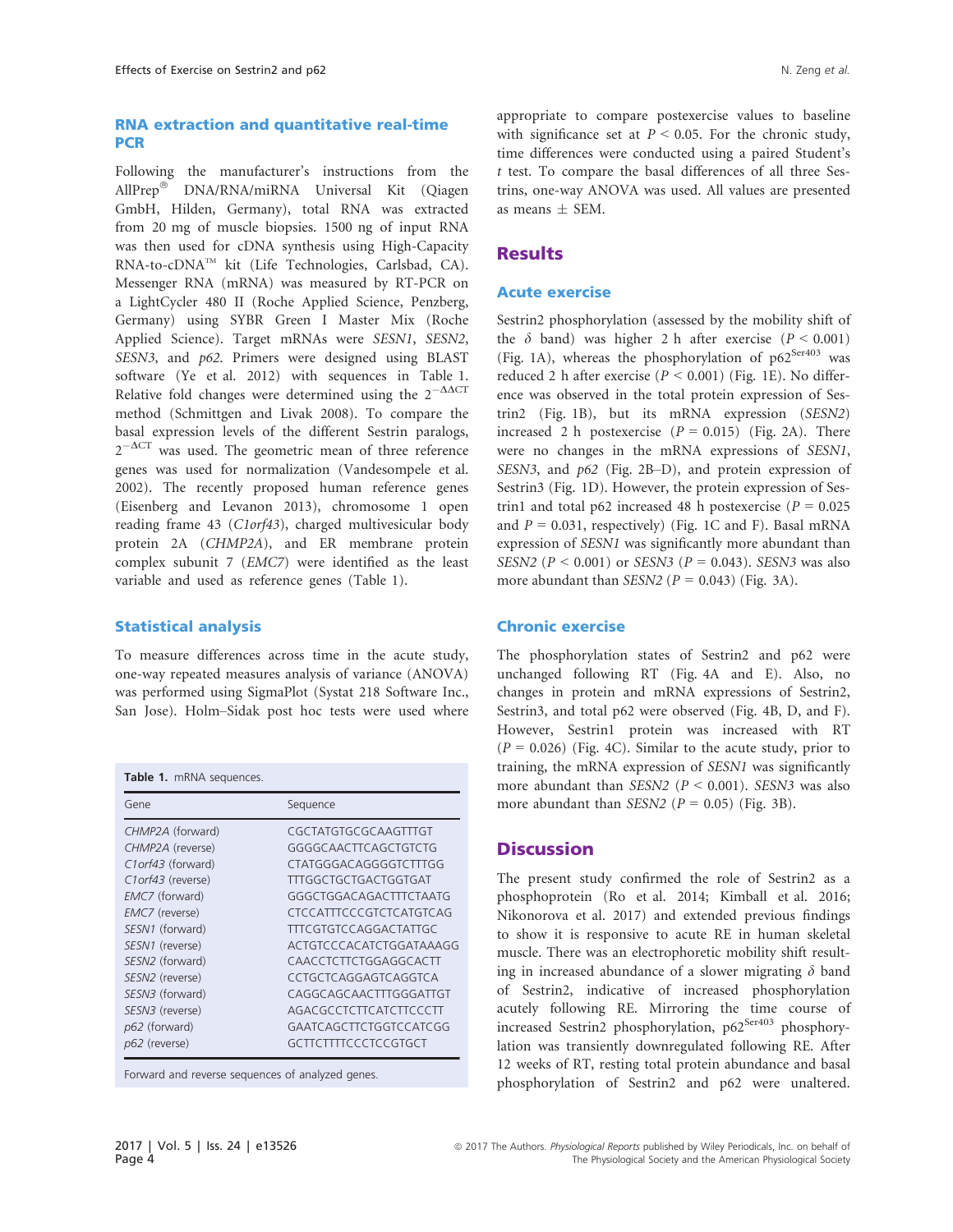

Figure 1. Effects of acute resistance exercise on Sestrin and p62 protein. The relative abundance of Sestrin2 in  $\delta$  form (A), total Sestrin2 protein (B), Sestrin1 protein (C), Sestrin3 protein (D), phosphorylation status of p62<sup>Ser403</sup> (E), and total p62 protein (F) following acute RE. Representative western blots (G). Data are expressed as fold change from rest and error bars represent SEM. \*P <sup>&</sup>lt; 0.05 and \*\*\*P <sup>&</sup>lt; 0.001 versus respective baseline samples.



Figure 2. Effects of acute resistance exercise on mRNA expression. The mRNA expression of SESN2 (A), SESN1 (B), SESN3 (C), and p62 (D). Data are expressed as fold change from rest and error bars represent SEM.  $*P < 0.05$  versus respective baseline samples.

However, there was an increased Sestrin1 protein abundance, suggesting that despite the strong sequence homology of the Sestrin family, they are differentially regulated in response to RE and RT.

#### Effect of acute exercise

Following RE, mRNA expression of SESN2 increased 2 h postexercise. Exposure of primary human myotubes to reactive oxygen species  $(H_2O_2)$  for 6 h also increased mRNA expression of SESN2 (Nascimento et al. 2013). Although RE is primarily an anabolic stimulus, it has been shown to be a potent inducer of acute oxidative stress (Polotow et al. 2017). Sestrins protect cells from oxidative stress and cellular damage, as their repression upregulated ROS production and induced genetic instability (Kopnin et al. 2007). The upregulation of SESN2 postexercise may be an adaptation to protect skeletal muscle cells from exercise-induced oxidative stress.

There was also an increase in the relative amount of Sestrin2 present in the heavier  $\delta$  band at 2 h, returning to pre-exercise levels by 24 h. Sestrin2 has been proposed as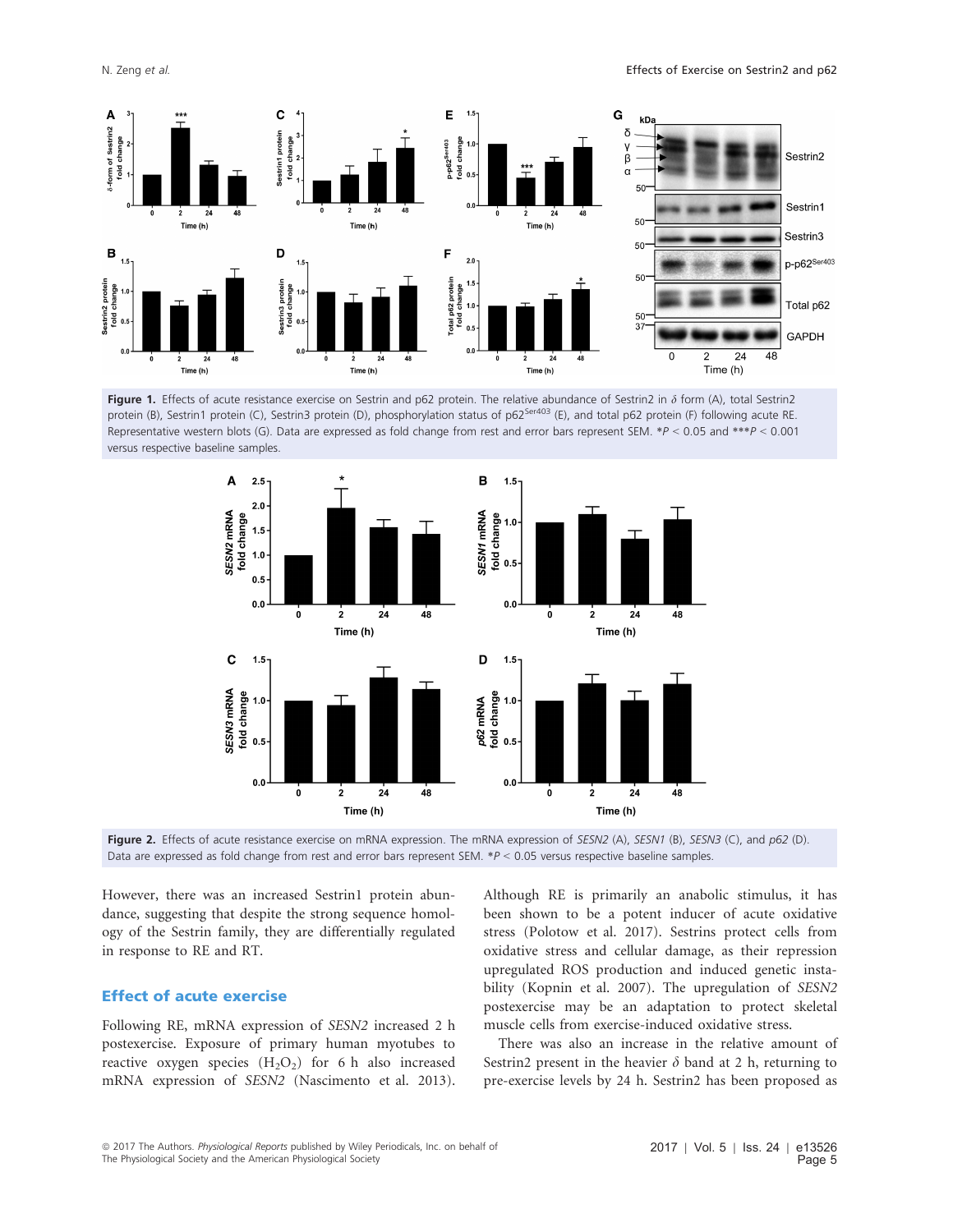

Figure 3. Basal expression of Sestrin paralogs. The basal mRNA expression of SESN1, 2, 3 in the acute (A) and chronic (B) study. Data are expressed as means  $\pm$  SEM. \*\*\*Difference between *SESN1* and *SESN2* (P < 0.001). <sup>#</sup>Difference between *SESN1* and *SESN3* (P < 0.05).<br><sup>Ф</sup>Difference between *SESN3* and *SESN2* (P < 0.05).



Figure 4. Effects of chronic resistance training on Sestrin and p62 protein. The relative abundance of Sestrin2 in  $\delta$  form (A), total Sestrin2 protein (B), Sestrin1 protein (C), Sestrin3 protein (D), phosphorylation status of p62<sup>Ser403</sup> (E), and total p62 protein (F). Representative western blots (G). Data are expressed as fold change from rest and error bars represent SEM. \*P <sup>&</sup>lt; 0.05 versus respective baseline samples.

a leucine sensor (Parmigiani et al. 2014; Wolfson et al. 2016). In HEK293, increased leucine concentrations in the media resulted in a reduction of the relative amount of the  $\delta$  band, which promoted mTORC1 activation, as assessed by an increase in phosphorylation of p70S6K1Thr389 (Kimball et al. 2016). In this study, participants consumed 30 g of whey protein before the recovery period. A reduction of the  $\delta$  band should be expected; however, no inverse relationship between Sestrin2 phosphorylation and mTORC1 activation was observed. Conversely, the intensity of the  $\delta$  band increased and p70S6K1Thr389 was highly phosphorylated 2 h postexercise as demonstrated previously (Roberts et al. 2015). The discrepancy could be due to different tissue types and stimuli, as exercise is an intense muscle stressor that affects multiple pathways (Egan and Zierath 2013). Furthermore, there is limited evidence demonstrating action of leucine on Sestrin function in cells other than HEK293 and mouse fibroblasts (Chantranupong et al. 2014; Parmigiani et al. 2014; Wolfson et al. 2016). Thus, the nature of Sestrin2 leucine sensor properties is still under debate (Lee et al. 2016; Saxton et al. 2016). Therefore, future studies should aim to separate feeding or exercise stimuli with the aim of providing more insight into the possible in vivo functioning of Sestrin2 phosphorylation.

In contrast to Sestrin2 phosphorylation, p62<sup>Ser403</sup> phosphorylation was repressed 2 h postexercise. Under in vitro conditions, the association between Sestrin2, p62, and ULK1 promotes ULK1-mediated p62<sup>Ser403</sup> phosphorylation, resulting in selective degradation of polyubiquitinated cargos, such as Keap1 (Matsumoto et al. 2011; Ro et al. 2014). Degradation of Keap1 allows Nrf2 to be translocated to the nucleus to upregulate antioxidant gene expression (Ichimura et al. 2013). The acute postexercise dephosphorylation of  $p62^{Ser403}$  observed in the current study could be suggestive of diminished ubiquitinmediated selective macroautophagic protein degradation. Furthermore, in agreement with the current study, RE has been shown to upregulate total p62, 24 and 48 h following exercise (Ogborn et al. 2015), indicating that acute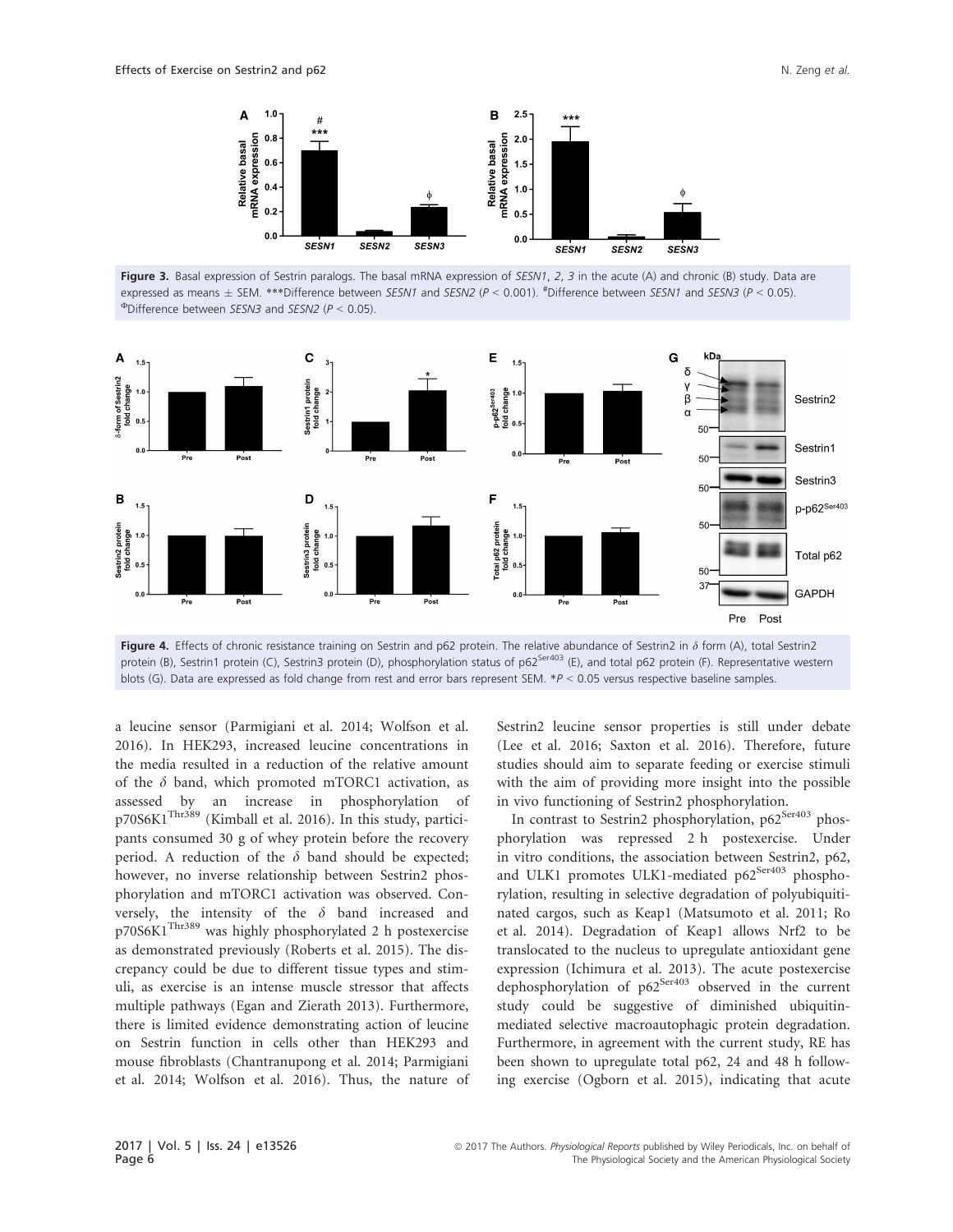RE might be suppressing macroautophagy, as p62 accumulates when autophagy is inhibited (Mizushima et al. 2010). Additionally, by measuring the conversion of cytosolic microtubule-associated protein 1 (LC3B-I) to the autophagosomal membrane-associated form, LC3B-II, a marker of enhanced autophagy, it was demonstrated that macroautophagy was depressed in both young and old adults following an acute bout of RE (Glynn et al. 2010; Fry et al. 2012).

p62 has been found to be induced at the transcriptional level by ROS under cellular stress (Jain et al. 2010), therefore to evaluate the role of Sestrin2 and p62 in regulating oxidative stress, future studies should explore oxidative stress markers, Keap1 degradation, Nrf2 upregulation, and antioxidant response. As exercise influences multiple pathways, the present data does not allow for strong mechanistic conclusions regarding the role of Sestrin2 phosphorylation in regulating p62<sup>Ser403</sup> phosphorylation and its implication in redox homeostasis and selective autophagy. Due to limited available muscle tissues, coimmunoprecipitation analyses were not undertaken, making it unclear whether there was a functional association between Sestrin2 and p62. Furthermore, a limitation of the study was a lack of control for feeding at the 24 and 48 h biopsies collections, which could have affected the result observed at these time points. Future studies should investigate the physical association between Sestrin2 and p62 and control for feeding at all time points. The present study demonstrated that following RE, a clear inverse relationship between the phosphorylation status of Sestrin2 and  $p62^{Ser403}$  exists, and they are transiently regulated after RE, which may play a role in cellular adaptation in human skeletal muscle.

#### Effect of chronic exercise

Skeletal muscle is sensitive to both acute and chronic stresses associated with RE and RT. The mechanisms associated with the acute transient response to RE might be different compared to chronic adaptation which are measured in the rested state, since these responses are influenced by multiple factors including frequency of exercise, recovery period, and training history of individuals (Abernethy et al. 1994). Literature on the relationship of Sestrin and exercise is limited. The current understanding is a single bout of aerobic exercise increased Sestrin2 protein in mice (Lenhare et al. 2017), while long-term endurance exercise increased the protein expression of Sestrin2 and 3 and basal level of muscle autophagy (Liu et al. 2015). In this study, long-term RT for 12 weeks did not alter the protein or mRNA expression of Sestrin2, 3, and total p62, or the basal phosphorylation status of Sestrin2 and  $p62^{Ser403}$ . This could be due to the use of different exercise protocol, since different modes of exercise produce distinct myofiber adaptations, while RT increases strength and muscle fiber cross-sectional area, endurance exercise improves oxidative metabolism by increasing mitochondrial content and capillary densities (Wilkinson et al. 2008). Interestingly, the protein expression of Sestrin1 increased significantly following RT and also 48 h following RE. However, direct comparison between the acute and chronic effects on Sestrin1 cannot be made, since fasting biopsies were collected in the present chronic study, while in the acute study, biopsies were collected in the fed state.

In agreement with a previous study, compared with Sestrin2 and 3, Sestrin1 is more abundantly expressed in skeletal muscle (Peeters et al. 2003). Silencing of Sestrin1 in human embryonic fibroblasts inhibited cell proliferation and accelerated cell senescence due to excess ROS production (Budanov et al. 2004). Moreover, studies from drosophila and mouse models provided a connection between Sestrins and muscle growth, as knockout of Sestrin resulted in muscle degeneration (Lee et al. 2010). Additionally, silencing Sestrin3 in human myotubes increased myostatin expression, which is a negative regulator of muscle growth (Nascimento et al. 2013). Recruited subjects demonstrated an increase in both strength and muscle mass after 12 weeks of training (Roberts et al. 2015). Taken together, these observations suggest a potential link between Sestrin1 and the regulation of cell growth, which warrants further investigation to clarify the distinct roles played by each Sestrin family members in human skeletal muscle.

#### Conclusion

Sestrin and p62 are multifunctional proteins involved in many cellular processes, including suppressing oxidative stress, mTORC1, and autophagy regulation (Katsuragi et al. 2015; Parmigiani and Budanov 2016). The present analysis demonstrated that while Sestrin family members share considerable sequence homology, each is regulated independently in response to RE. Sestrin3 was not affected by RE, whereas long-term training induced the protein expression of Sestrin1. In response to RE, there was a transient mobility shift of Sestrin2, indicative of increased phosphorylation. Mirroring this response, p62<sup>Ser403</sup> phosphorylation was downregulated. It appears that both Sestrin2 and  $p62^{Ser403}$  are transiently regulated, and may be functionally involved in the adaptive regulatory mechanisms elicited by human skeletal muscle after intense RE.

#### Conflict of Interest

None declared.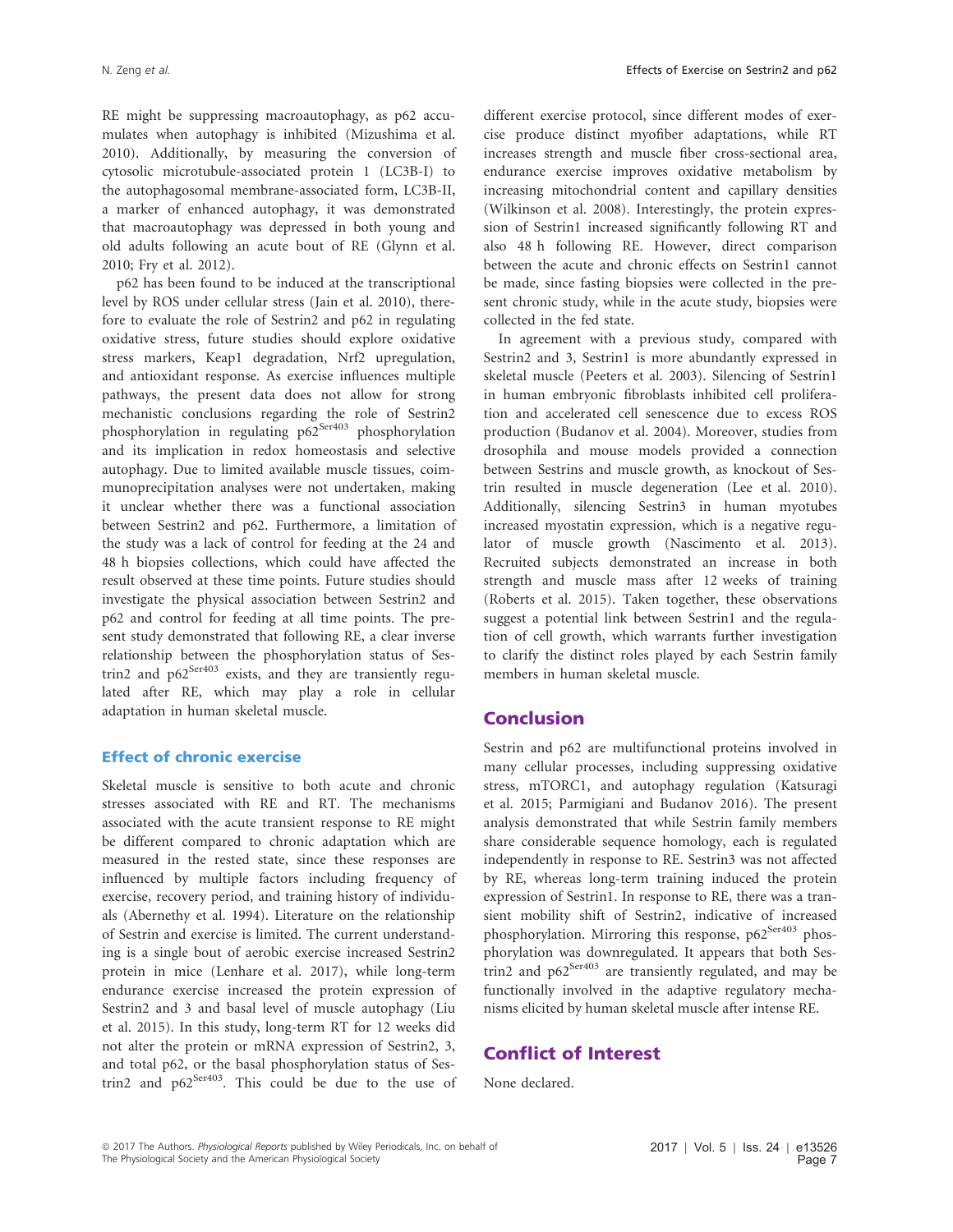#### **References**

- Abernethy, P. J., J. Jürimäe, P. A. Logan, A. W. Taylor, and R. E. Thayer. 1994. Acute and chronic response of skeletal muscle to resistance exercise. Sports Med. 17:22– 38.
- Bae, S. H., S. H. Sung, S. Y. Oh, J. M. Lim, S. K. Lee, Y. N. Park, et al. 2013. Sestrins activate Nrf2 by promoting p62 dependent autophagic degradation of Keap1 and prevent oxidative liver damage. Cell Metab. 17:73–84.
- Budanov, A. V., A. A. Sablina, E. Feinstein, E. V. Koonin, and P. M. Chumakov. 2004. Regeneration of peroxiredoxins by p53-regulated sestrins, homologs of bacterial AhpD. Science 304:596–600.
- Budanov, A. V., J. H. Lee, and M. Karin. 2010. Stressin9 Sestrins take an aging fight. EMBO Mol. Med. 2:388–400.
- Çakır-Atabek, H., F. Özdemir, and R. Çolak. 2015. Oxidative stress and antioxidant responses to progressive resistance exercise intensity in trained and untrained males. Biol. Sport 32:321.
- Chantranupong, L., R. L. Wolfson, J. M. Orozco, R. A. Saxton, S. M. Scaria, L. Bar-Peled, et al. 2014. The Sestrins interact with GATOR2 to negatively regulate the amino-acid-sensing pathway upstream of mTORC1. Cell Rep. 9:1–8.
- Dreyer, H. C., S. Fujita, J. G. Cadenas, D. L. Chinkes, E. Volpi, and B. B. Rasmussen. 2006. Resistance exercise increases AMPK activity and reduces 4E-BP1 phosphorylation and protein synthesis in human skeletal muscle. J. Physiol. 576:613–624.
- Egan, B., and J. R. Zierath. 2013. Exercise metabolism and the molecular regulation of skeletal muscle adaptation. Cell Metab. 17:162–184.
- Eisenberg, E., and E. Y. Levanon. 2013. Human housekeeping genes, revisited. Trends Genet. 29:569–574.
- Fry, C. S., M. J. Drummond, E. L. Glynn, J. M. Dickinson, D. M. Gundermann, K. L. Timmerman, et al. 2012. Skeletal muscle autophagy and protein breakdown following resistance exercise are similar in younger and older adults. J. Gerontol. A 68:599–607.
- Glynn, E. L., C. S. Fry, M. J. Drummond, H. C. Dreyer, S. Dhanani, E. Volpi, et al. 2010. Muscle protein breakdown has a minor role in the protein anabolic response to essential amino acid and carbohydrate intake following resistance exercise. Am. J. Physiol. Regul. Integr. Comp. Physiol. 299:R533–R540.
- Ichimura, Y., S. Waguri, Sou Y-s, S. Kageyama, J. Hasegawa, R. Ishimura, et al. 2013. Phosphorylation of p62 activates the Keap1-Nrf2 pathway during selective autophagy. Mol. Cell 51:618–631.
- Jain, A., T. Lamark, E. Sjøttem, K. B. Larsen, J. A. Awuh, A. Øvervatn, et al. 2010. p62/SQSTM1 is a target gene for transcription factor NRF2 and creates a positive feedback loop by inducing antioxidant response element-driven gene transcription. J. Biol. Chem. 285:22576–22591.
- Katsuragi, Y., Y. Ichimura, and M. Komatsu. 2015. p62/ SQSTM1 functions as a signaling hub and an autophagy adaptor. FEBS J. 282:4672–4678.
- Kim, H., S. An, S.-H. Ro, F. Teixeira, G. J. Park, C. Kim, et al. 2015. Janus-faced Sestrin2 controls ROS and mTOR signalling through two separate functional domains. Nat. Commun. 6:10025.
- Kimball, S. R., B. S. Gordon, J. E. Moyer, M. D. Dennis, and L. S. Jefferson. 2016. Leucine induced dephosphorylation of Sestrin2 promotes mTORC1 activation. Cell. Signal. 28:896– 906.
- Kopnin, P. B., L. S. Agapova, B. P. Kopnin, and P. M. Chumakov. 2007. Repression of sestrin family genes contributes to oncogenic Ras-induced reactive oxygen species up-regulation and genetic instability. Can. Res. 67:4671–4678.
- Lamark, T., V. Kirkin, I. Dikic, and T. Johansen. 2009. NBR1 and p62 as cargo receptors for selective autophagy of ubiquitinated targets. Cell Cycle 8:1986–1990.
- Lee, J. H., A. V. Budanov, E. J. Park, R. Birse, T. E. Kim, G. A. Perkins, et al. 2010. Sestrin as a feedback inhibitor of TOR that prevents age-related pathologies. Science 327:1223–1228.
- Lee, J. H., A. V. Budanov, and M. Karin. 2013. Sestrins orchestrate cellular metabolism to attenuate aging. Cell Metab. 18:792–801.
- Lee, J. H., U.-S. Cho, and M. Karin. 2016. Sestrin regulation of TORC1: is sestrin a leucine sensor? Sci. Signal. 9, re5.
- Lenhare, L., B. M. Crisol, V. R. Silva, C. K. Katashima, A. V. Cordeiro, K. D. Pereira, et al. 2017. Physical exercise increases Sestrin 2 protein levels and induces autophagy in the skeletal muscle of old mice. Exp. Gerontol. 97:17–21.
- Liu, X., Y. Niu, H. Yuan, J. Huang, and L. Fu. 2015. AMPK binds to Sestrins and mediates the effect of exercise to increase insulin-sensitivity through autophagy. Metabolism 64:658–665.
- Matsumoto, G., K. Wada, M. Okuno, M. Kurosawa, and N. Nukina. 2011. Serine 403 phosphorylation of p62/SQSTM1 regulates selective autophagic clearance of ubiquitinated proteins. Mol. Cell 44:279–289.
- Mizushima, N., T. Yoshimori, and B. Levine. 2010. Methods in mammalian autophagy research. Cell 140:313–326.
- Nascimento, E. B., M. E. Osler, and J. R. Zierath. 2013. Sestrin 3 regulation in type 2 diabetic patients and its influence on metabolism and differentiation in skeletal muscle. Am. J. Physiol. Endocrinol. Metab. 305:E1408–E1414.
- Nikonorova, I. A., R. J. Al-Baghdadi, E. T. Mirek, Y. Wang, M. P. Goudie, B. B. Wetstein, et al. 2017. Obesity challenges the hepatoprotective function of the integrated stress response to asparaginase exposure in mice. J. Biol. Chem. 292:6786–6798.
- Ogborn, D. I., B. R. McKay, J. D. Crane, A. Safdar, M. Akhtar, G. Parise, et al. 2015. Effects of age and unaccustomed resistance exercise on mitochondrial transcript and protein